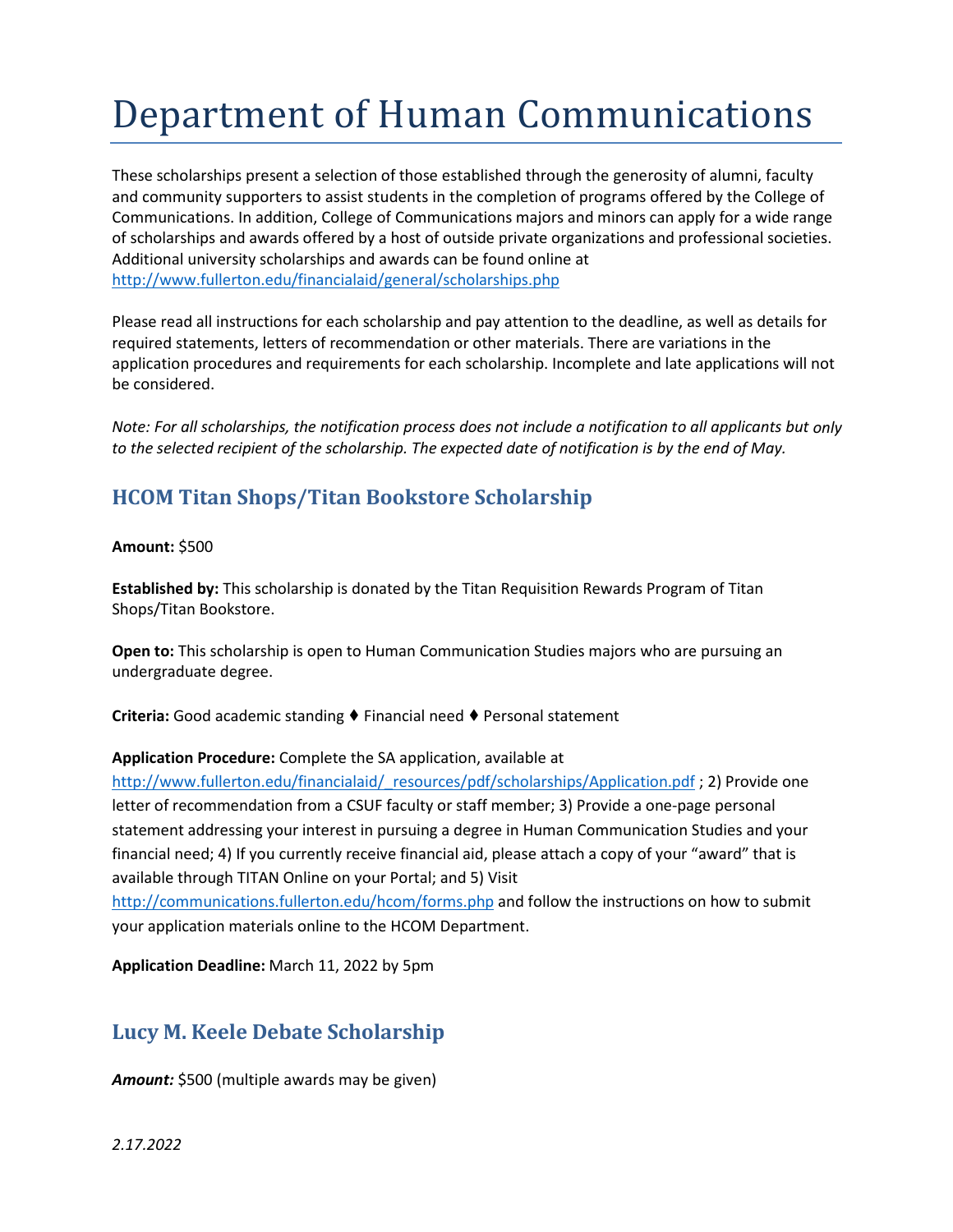*Established by:* This scholarship is named for Dr. Lucy M. Keele, who was the Director of the Forensics Program from 1969-1983 and elevated the debate program to the national level.

*Open to:* This scholarship is open to undergraduate debaters who compete in policy debate, with a preference for National Debate Tournament (NDT) debate.

*Criteria:* must be full-time student in good academic standing, with a minimum of one year of experience in high school or policy debate, along with a track record of success or strong potential for success in intercollegiate debate competition.

[where applicants have equal outstanding qualifications for the award, the funds may be split between them.]

*Decision:* The recipient will be chosen by the Director of the Forensics Program.

#### **Application Procedure:** 1) Complete the SA application, available at

[http://www.fullerton.edu/financialaid/\\_resources/pdf/scholarships/Application.pdf](https://campusmail.fullerton.edu/owa/redir.aspx?C=LxQXDRGdrjl7AnywijZ6_mBJzZc4YtdIWtHJZ9D-z0GpaPqnpUPUCA..&URL=http%3a%2f%2fwww.fullerton.edu%2ffinancialaid%2f_resources%2fpdf%2fscholarships%2fApplication.pdf) ; 2) Complete a FAFSA application (or have one on-file) for establishing financial need (Free Application for Federal Student Aid); 3) Submit an application letter explaining why you are deserving of this award, including your experience and success in policy debate in high school or college, and your potential for further success in intercollegiate policy debate, 4) Provide two letters of recommendation that address your debate skills, thinking and reasoning skills, and oral communication skills; and 5) Visit <http://communications.fullerton.edu/hcom/forms.php> and follow the instructions on how to submit your application materials online to the HCOM Department.

**Application Deadline:** March 11, 2022 by 5pm

## **Dr. John C. Reinard Forensics Scholarship**

#### **Amount**: \$1,000

**Established by**: This scholarship is named for Dr. John C. Reinard in honor of his passion and commitment to the Cal State Fullerton Forensics program. Dr. Reinard was an alumnus of the speech and debate team, faculty member, and former Chair of the Department of Human Communication Studies. The scholarship recognizes a promising and committed student participating in the Forensics Program.

**Open to**: This scholarship is open to undergraduate or graduate students who have been actively involved in forensics. Criteria: Active participation in Forensics at CSUF ♦ Financial Need ♦CSUF Forensics Program Service

**Application Procedure**: 1) Complete the SA application, available at

[http://www.fullerton.edu/financialaid/\\_resources/pdf/scholarships/Application.pdf](https://nam01.safelinks.protection.outlook.com/?url=http%3A%2F%2Fwww.fullerton.edu%2Ffinancialaid%2F_resources%2Fpdf%2Fscholarships%2FApplication.pdf&data=02%7C01%7Cjevu%40Fullerton.edu%7Ccb2c6e149ee0474e024508d7596de85f%7C82c0b871335f4b5c9ed0a4a23565a79b%7C0%7C0%7C637076200889885046&sdata=1srFP%2BBHT8oiRCEb02do6vn6BnCS2b0sLKqmOgE807k%3D&reserved=0) ; 2) Complete a FAFSA application or if you currently receive financial aid, please attach a copy of your "award" that is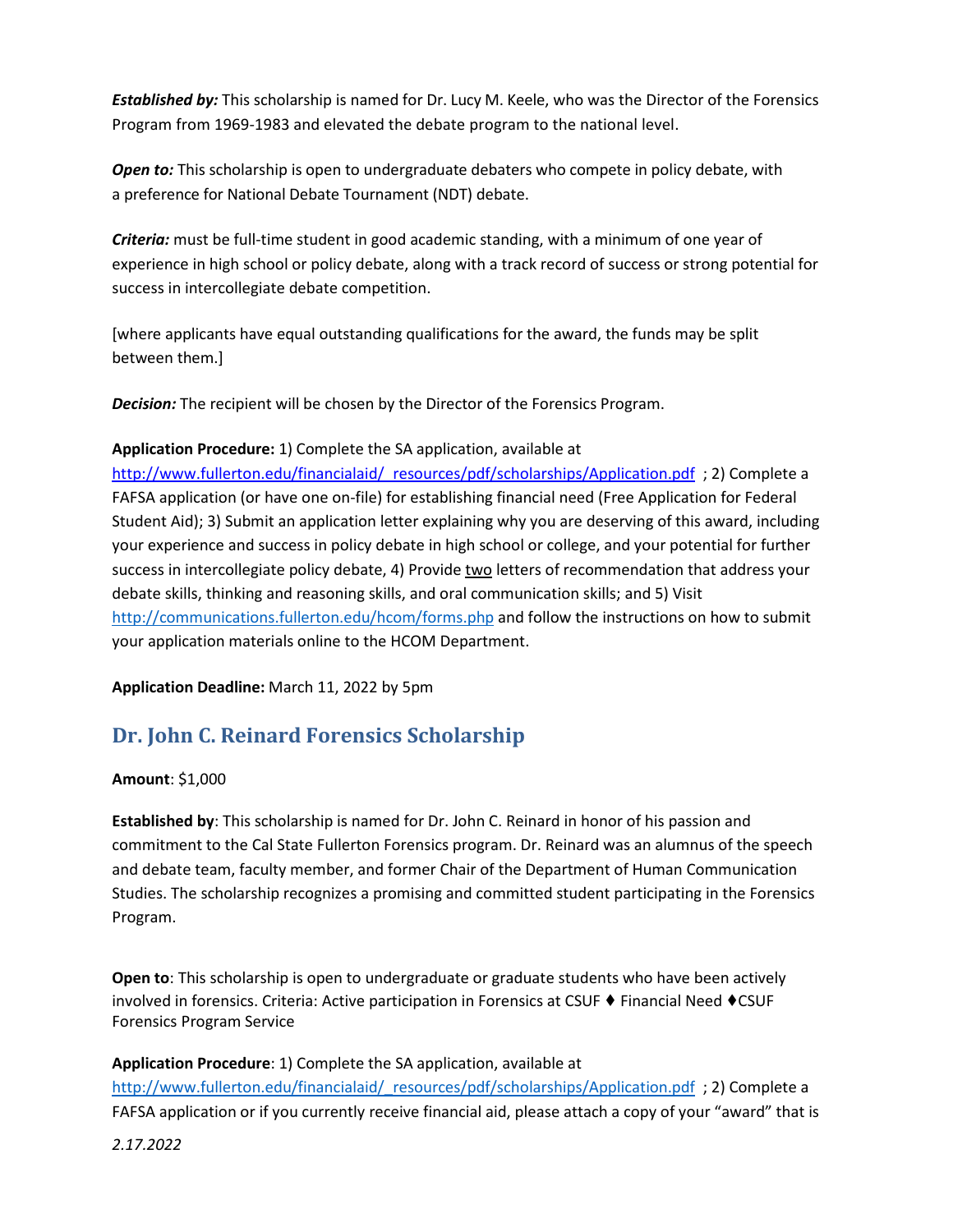available through TITAN Online on your Portal , for establishing financial need; 3) Provide a letter of recommendation from a faculty member or professional reference; and 4) Visit <http://communications.fullerton.edu/hcom/forms.php> and follow the instructions on how to submit your application materials online to the HCOM Department.

**Application Deadline:** March 11, 2022 by 5pm

# **Philip J. Schreiner Memorial Scholarship**

**Amount**: \$1,000 (amount may vary dependent upon funding)

**Established by**: This scholarship is named in memory of Dr. Philip J. Schreiner, former professor of human communication studies and first director of the university's Faculty Development Center. The scholarship is awarded annually to recognize scholastic achievement and contributions to the Department of Human Communications.

**Open to**: This scholarship is open to undergraduate or graduate students, who will use the award for undergraduate or graduate study in communication studies (HCOM). Criteria: Academic achievement ♦ Professional promise

### **Application Procedure**: 1) Complete the SA application, available at

[http://www.fullerton.edu/financialaid/\\_resources/pdf/scholarships/Application.pdf](https://nam01.safelinks.protection.outlook.com/?url=http%3A%2F%2Fwww.fullerton.edu%2Ffinancialaid%2F_resources%2Fpdf%2Fscholarships%2FApplication.pdf&data=02%7C01%7Cjevu%40Fullerton.edu%7Cbe0e241ae88f4d07f86408d7596c8c71%7C82c0b871335f4b5c9ed0a4a23565a79b%7C0%7C0%7C637076195058109256&sdata=Fbks0dEoT5hJndhSJFpqoazxsk%2BgNoip8gZkr%2BnE86c%3D&reserved=0) ; 2) Provide a letter of recommendation from a faculty member or professional reference; and 3) Visit <http://communications.fullerton.edu/hcom/forms.php> and follow the instructions on how to submit your application materials online to the HCOM Department.

**Application Deadline:** March 11, 2022 by 5pm

## **HCOM Memorial Scholarship In memory of Herbert W. Booth, Seth Fessenden, and Wayne Brockriede**

**Amount***:* \$500 (amount may vary dependent upon funding)

**Established by***:* This scholarship is named for Herbert Booth, a former professor of speech communication, Seth Fessenden, a founding member of the Human Communication Studies Department, and Wayne Brockriede, former professor of human communication studies. The scholarship is awarded annually to recognize scholastic achievement and contributions to the department.

**Open to***:* This scholarship is open to undergraduate or graduate students, who will use the award for graduate study in communication studies (HCOM).

**Criteria**: Academic achievement ♦ Professional promise

**Application Procedure:** 1) Complete the SA application, available at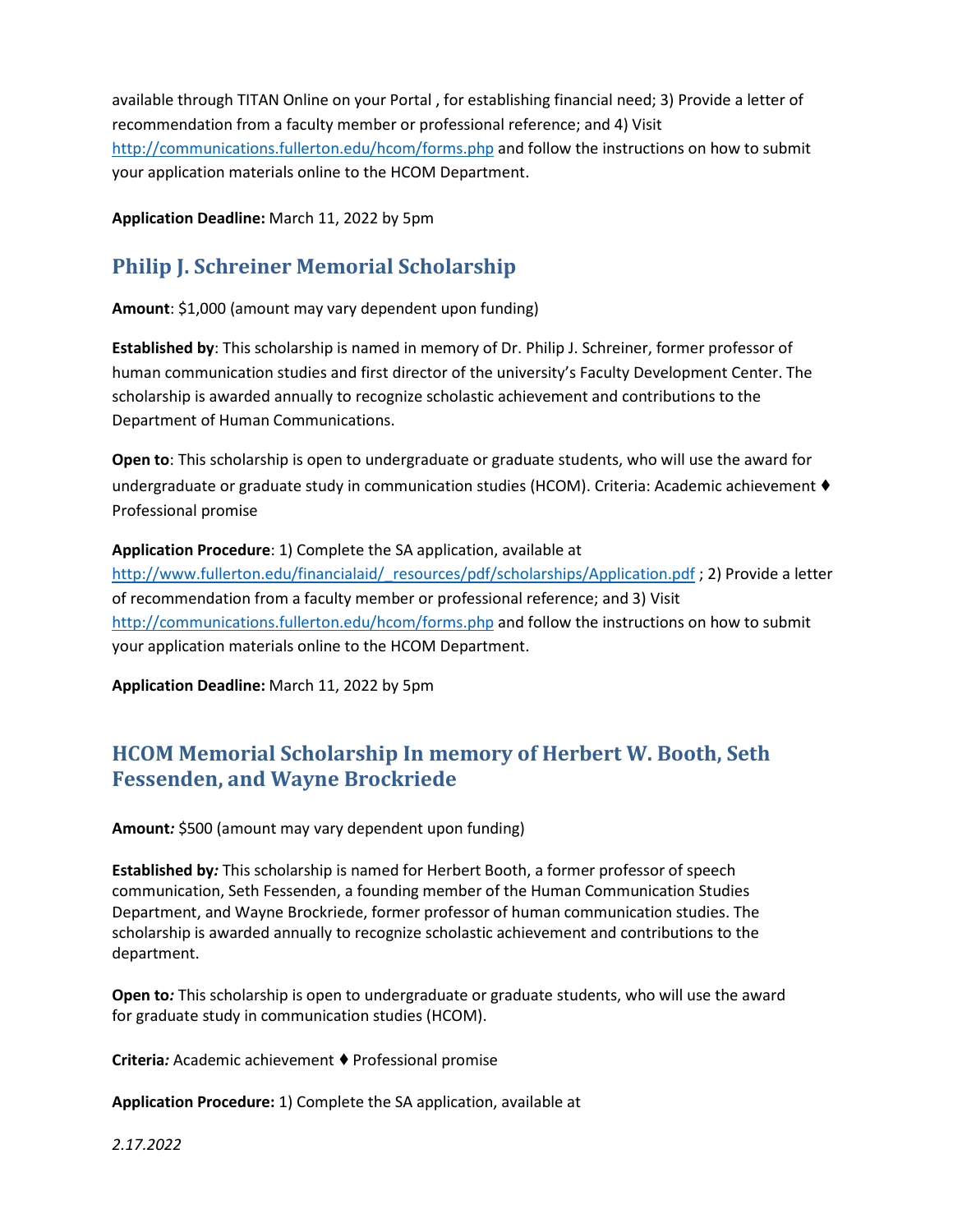[http://www.fullerton.edu/financialaid/\\_resources/pdf/scholarships/Application.pdf](http://www.fullerton.edu/financialaid/_resources/pdf/scholarships/Application.pdf) ; 2) Provide a letter of recommendation from a faculty member or professional reference; and 3) Visit <http://communications.fullerton.edu/hcom/forms.php> and follow the instructions on how to submit your application materials online to the HCOM Department.

**Application Deadline:** March 11, 2022 by 5pm

## **Flocken Family Legacy for Graduate Students**

**Amount***:* \$750 (amount may vary dependent upon funding)

**Established by***:* This endowed award was established and funded by Dr. Joyce M. Flocken to recognize and honor outstanding graduate students in Human Communication Studies.

**Gift***:* This award is intended to provide support for students who demonstrate academic achievement and have attained an excellent level of communication skills. The winners of the award should be articulate spokespersons who have demonstrated excellent critical thinking, analytical, and leadership skills that are associated with professional competence.

**Open to***:* This award is open to seniors pursuing a graduate degree and/or continuing graduate students in Human Communication Studies who are enrolled in a minimum of six units of study.

**Criteria***:* Seniors pursuing a graduate degree and/or continuing graduate students with a minimum of six (6) units of Human Communication coursework  $\blacklozenge$  Recipients of the award may reapply for a second year ♦ Minimum of 3.00 Grade Point Average ♦Documented financial need ♦ Excellent oral and written communication skills ♦ Professional leadership potential **[**Under exceptional circumstances, where two applicants have equal outstanding qualifications for the award, the funds may be split between them.]

**Application Procedure:** 1) Complete the SA application, available at

[http://www.fullerton.edu/financialaid/\\_resources/pdf/scholarships/Application.pdf](http://www.fullerton.edu/financialaid/_resources/pdf/scholarships/Application.pdf); 2) Complete a FAFSA application or if you currently receive financial aid, please attach a copy of your "award" that is available through TITAN Online on your Portal, for establishing financial need; 3) Provide a letter of recommendation from a faculty member or professional reference; 4) Write a one-page typed statement of achievements, goals and need; 5) Submit an official copy of college transcripts; 6) Provide evidence of application to or acceptance into the CSUF graduate program; and 7) Visit <http://communications.fullerton.edu/hcom/forms.php> and follow the instructions on how to submit your application materials online to the HCOM Department.

**Application Deadline:** March 11, 2022 by 5pm

## **Lee Granell Memorial Scholarship**

**Amount***:* \$1,500 (multiple awards may be given)

**Established by***:* This scholarship is named for Lee Granell, the University's first director of forensics,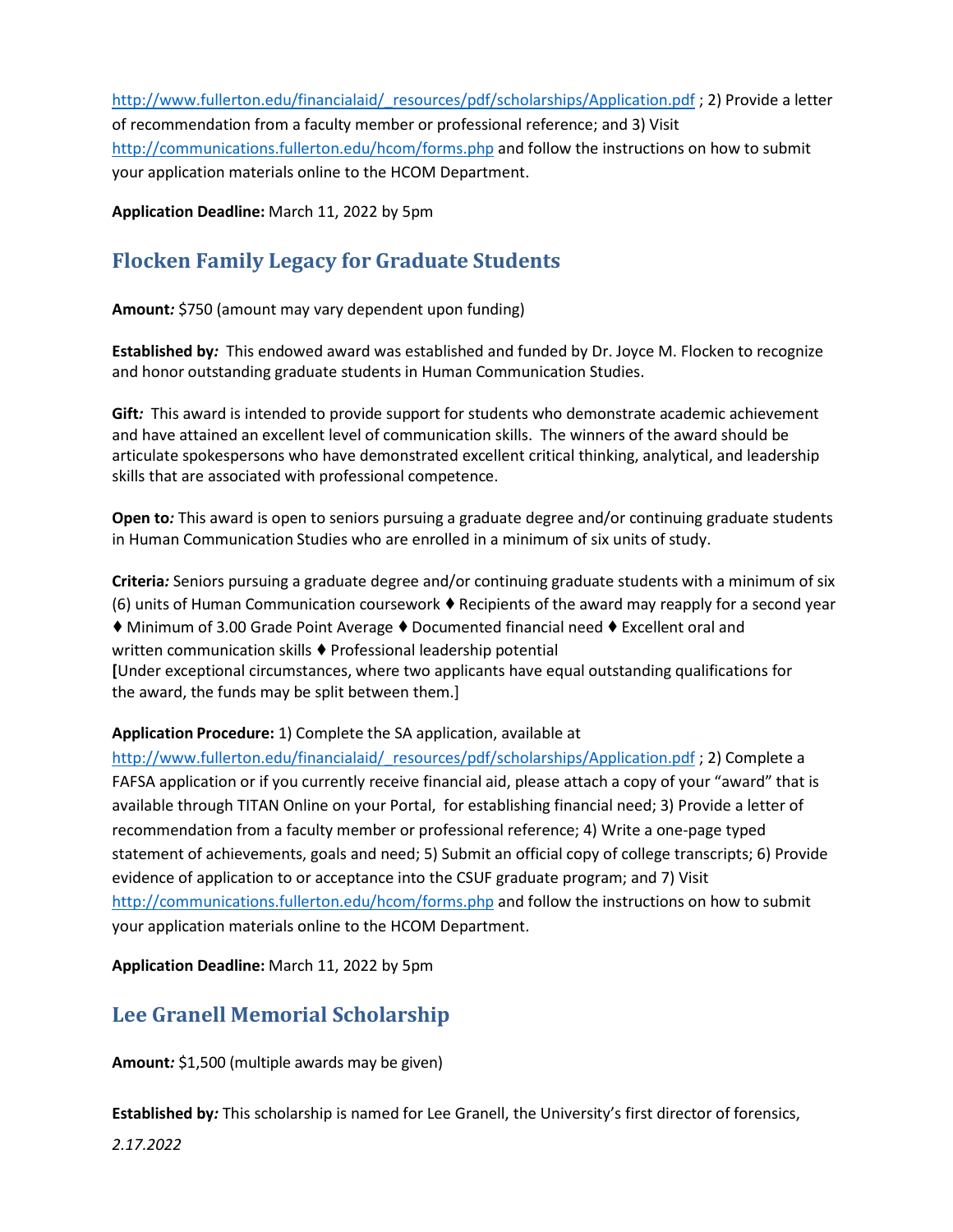and former chair of the department. It is awarded to recognize achievement in forensics activities.

**Open to***:* This scholarship is open to undergraduate or graduate students who have been actively involved in forensics.

**Criteria***:* Outstanding achievement ♦ Active participation in Forensics at CSUF ♦ Financial Need ♦ Preference will be given to veterans or individuals completing military service [Under exceptional circumstances, where applicants have equal outstanding qualifications for the award, the funds may be split between them.]

#### **Application Procedure:** 1) Complete the SA application, available at

http://www.fullerton.edu/financialaid/ resources/pdf/scholarships/Application.pdf ; 2) Complete a FAFSA application or if you currently receive financial aid, please attach a copy of your "award" that is available through TITAN Online on your Portal , for establishing financial need; 3) Provide a letter of recommendation from a faculty member or professional reference; and 4) Visit <http://communications.fullerton.edu/hcom/forms.php> and follow the instructions on how to submit your application materials online to the HCOM Department.

**Application Deadline:** March 11, 2022 by 5pm

# College of Communications Scholarships

All College of Communications scholarship recipients must write and send a thank-you letter to the donor. Templates for these letters will be provided. Recipients also will be required to submit a 50- to 100-word bio and professional-style headshot to be used in college or department newsletters, social media or other material publicizing scholarship winners. *The deadline and application process for the college-wide scholarships is different than the department process, so please pay careful attention to when scholarships are due.*

### **Bergstrom Family Scholarship**

**Amount***:* \$1,000 (multiple awards given)

**Established by***:* This endowed scholarship was created by Richard Bergstrom on behalf of the Bergstrom Family to support students with financial need who have overcome significant challenges while pursuing their degree.

**Open to***:* This scholarship is open to students who are pursuing a major or minor in the College of Communications (any of the four departments HCOM, CTVA, COMD, and COMM).

**Criteria:** 2.5 GPA ♦ full-time enrollment ♦ financial need ♦ one-page essay

**Application Procedure** 1) Visit the [Scholarship](https://my.fullerton.edu/Portal/Scholarships/) page (it will first take you to your CSUF portal login); 2) Log into your CSUF portal and it will open the Scholarship page. Follow the onscreen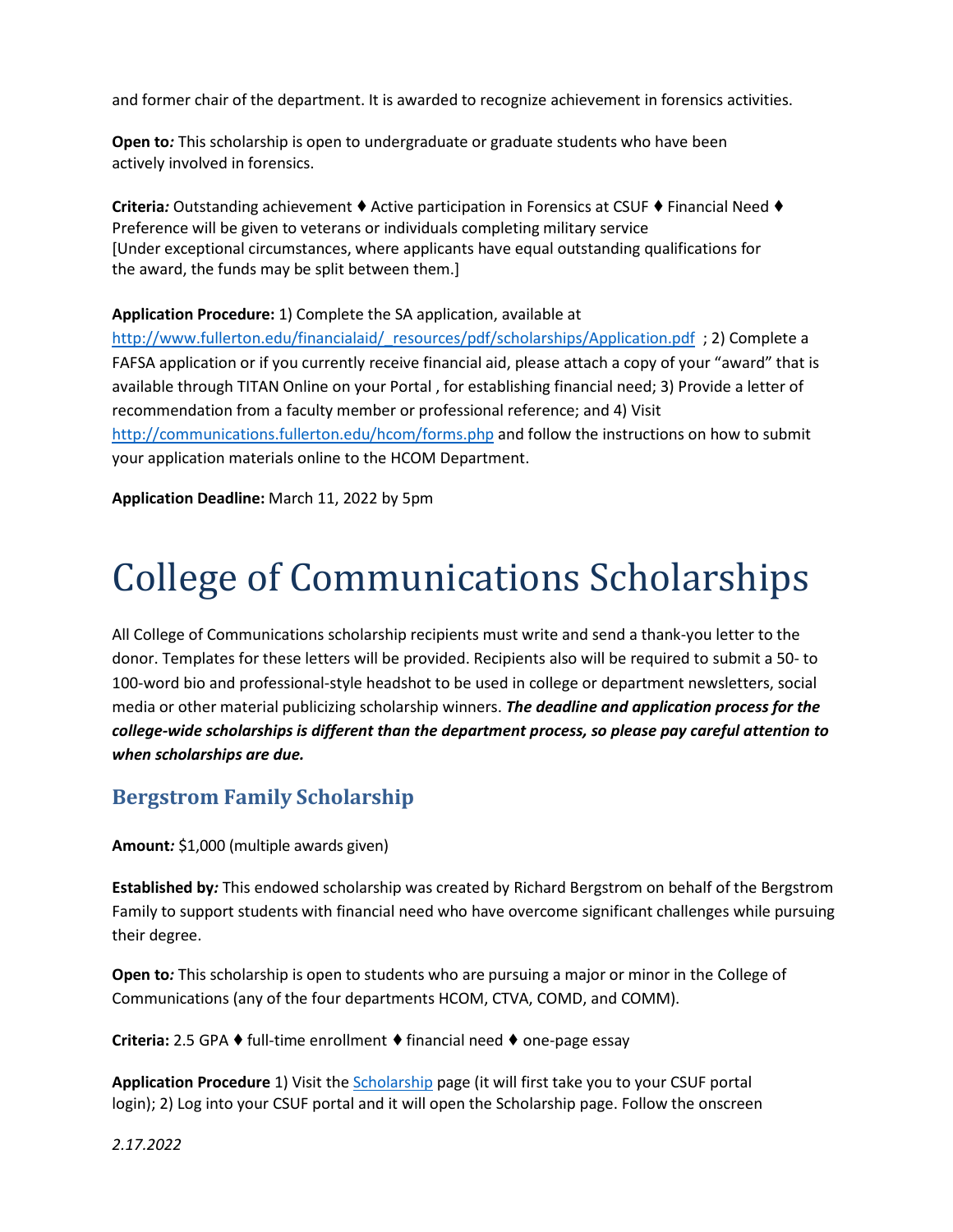instructions and complete the Scholarship Application; 3) Include a description of any hardship or challenges in the question portion of the online application which are relevant to this scholarship; and 4) Do not submit application until all required documents have been uploaded.

**Application Deadline:** March 1 by 5pm

# **Tien Family Scholarship**

#### **Amount***:* \$1,000

#### **Established by***:*

This scholarship was established by CSUF College of Communications alumna Quyen Tien on behalf of the Tien Family to support students with financial need who have overcome significant challenges while pursuing their degree.

**Open to***:* This scholarship is open to undergraduate students who are pursuing a major or minor in the College of Communications (any of the four departments HCOM, CTVA, COMD, and COMM).

**Criteria:** 2.5 GPA ♦ Full-time enrollment ♦ Financial need ♦ One-page essay

**Application Procedure:** 1) Visit the [Scholarship](https://my.fullerton.edu/Portal/Scholarships/) page (it will first take you to your CSUF portal login); 2) Log into your CSUF portal and it will open the Scholarship page. Follow the onscreen instructions and complete the Scholarship Application; 3) Complete a Free Application for Federal Student Aid (FASFA), or if you currently receive financial aid, please attach a copy of your "award" that is available through TITAN Online on your Portal, for establishing financial aid; 4) Submit a one page (approximately 500 words) essay sharing your experience overcoming significant personal or financial challenges while attending college. Please share how this scholarship will support your educational and personal goals.; and 5) Do not submit application until all required documents have been uploaded.

#### **Application Deadline:** March 1 by 5pm

## **Denise Harrison Integrity Award**

### **Amount***:* \$1,000

**Established by***:* This award is named in memory of Denise Anne Harrison, a 1991 communications (journalism) master's graduate. Denise was known by colleagues, friends and family for her generosity of spirit and unwavering integrity. Her professional career included work for several aerospace companies including Hughes Aircraft Company and as an independent contractor/free-lance writer for several audio-visual companies, most recently as the director of marketing communications for Professional Systems Network International. A compassionate and caring person, Denise also donated her time to animal shelters and served on the board of a nonprofit for missing persons called Project Jason.

*2.17.2022* **Open to***:* This scholarship is open to students who are currently pursuing a master's degree in the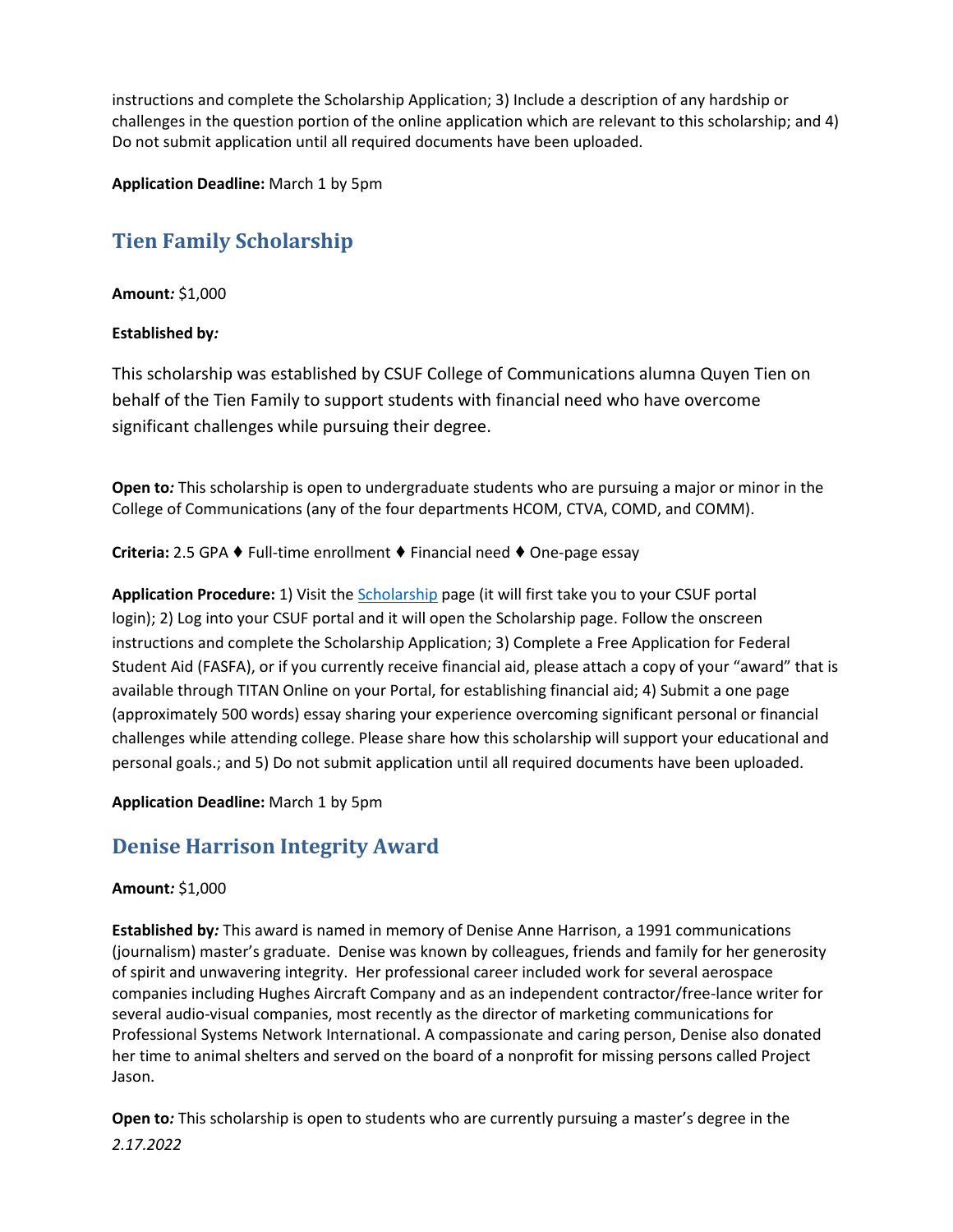College of Communications (any of the four areas: M.A., Communications; M.A., Communications Studies; M.A., Communicative Disorders; M.F.A., Screenwriting).

**Criteria***:* 3.3 GPA overall ♦ integrity in educational studies and/or professional work

**Application Procedure:** 1) Visit the [Scholarship](https://my.fullerton.edu/Portal/Scholarships/) page (it will first take you to your CSUF portal login); 2) Log into your CSUF portal and it will open the Scholarship page. Follow the onscreen instructions and complete the Scholarship Application; 3) Write a brief essay why you think you would be a good representative for this scholarship; and 4) Do not submit application until all required documents have been uploaded.

**Application Deadline:** March 1 by 5pm

## **The John and Jessie Maxwell Communications Scholarship**

**Amount***:* \$250 to \$1,000 (multiple awards given)

**Established by***:* This scholarship was established and funded by an endowment from John William Maxwell, founding chair of the Department of Communications at Cal State Fullerton.

**Open to***:* This scholarship is open to all Communications and CTVA students, including continuing majors and incoming transfer or freshmen students who declare Communications or CTVA as a major.

**Criteria***:* Good academic standing

**Application Procedure:** 1) Visit th[e Scholarship](https://my.fullerton.edu/Portal/Scholarships/) page (it will first take you to your CSUF portal login); 2) Log into your CSUF portal and it will open the Scholarship page. Follow the onscreen instructions and complete the Scholarship Application; 3) Write a personal statement outlining your academic and/or career goals and this scholarship could benefit you (including how study abroad plans will impact your education if applicable); and 4) Do not submit application until all required documents have been uploaded.

**Application Deadline:** March 1 by 5pm

## **Guadalupe Austin Memorial Scholarship**

#### **Amount***:* \$1,000

**Established by***:* This scholarship is named for Guadalupe Austin, in her memory, by husband Steven and daughter Jennifer, to support students who have experienced financial hardship due to the loss of a spouse, parent or close family member. Steven is a 1984 graduate from the College of Communications and hopes to help others facing a loss of a loved one by providing a scholarship in Guadalupe's name.

**Open to***:* This scholarship is open to students who are pursuing a major or minor in the College of Communications (any of the four departments HCOM, COMD, CTVA, and COMM)

**Criteria***:* 2.5 GPA overall ♦ continuing studies ♦ currently enrolled at CSUF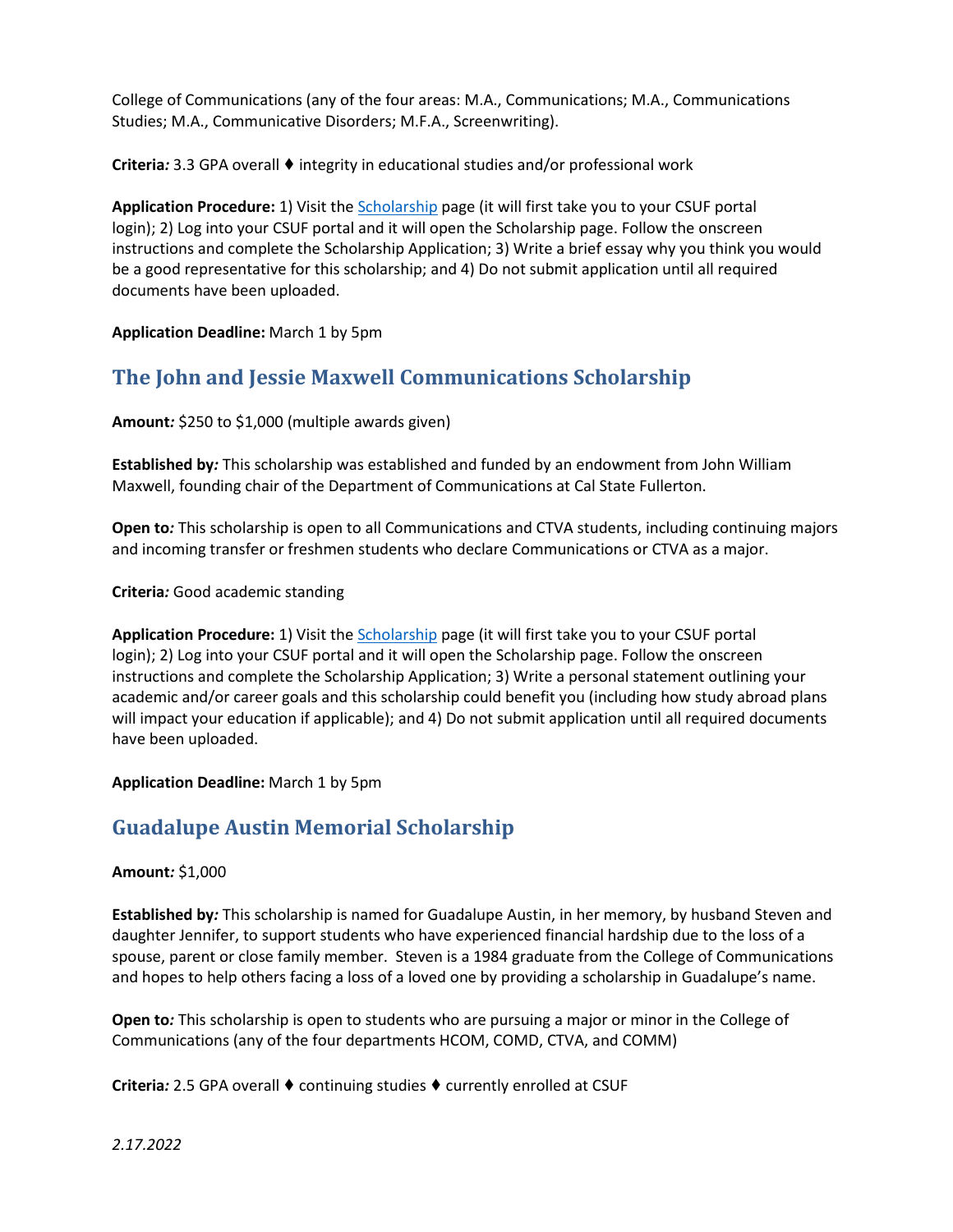**Application Procedure:** 1) Visit th[e Scholarship](https://my.fullerton.edu/Portal/Scholarships/) page (it will first take you to your CSUF portal login); 2) Log into your CSUF portal and it will open the Scholarship page. Follow the onscreen instructions and complete the Scholarship Application; 3) Write a brief essay about your loss and its impact on your life; and 4) Do not submit application until all required documents have been uploaded.

**Application Deadline:** March 1 by 5pm

## **Lucio Villo Scholarship**

#### **Amount***:* \$1,000

**Established by***:* The purpose of the gift will be to provide annual funding of \$1,000 to support the Lucio Villa Scholarship in the College of Communications.

**Open to***:* It is open to students who are pursuing an undergraduate degree in the College of Communications. Special consideration given to students who participate in the Latino Communications Institute.

**Criteria***:* 2.5 GPA overall ♦ full-time CSUF enrollment ♦ financial need

**Application Procedure:** 1) Visit th[e Scholarship](https://my.fullerton.edu/Portal/Scholarships/) page (it will first take you to your CSUF portal login); 2) Log into your CSUF portal and it will open the Scholarship page. Follow the onscreen instructions and complete the Scholarship Application; 3) Submit a one-page essay explaining your career goals.

**Application Deadline:** March 1 by 5pm

## **Mona A. Baset Scholarship**

#### **Amount***:* \$2,500

**Established by***:* The purpose of the gift will be to provide annual funding of \$2,500 to support the Mona A. Baset Scholarship in the College of Communications.

**Open to***:* It is open to students who are pursuing an undergraduate degree in the College of Communications (any of the four departments HCOM, CTVA, COMD, and COMM).

**Criteria***:* 3.0 GPA overall ♦ full-time CSUF enrollment ♦ financial need ♦one-page essay

**Application Procedure:** 1) Visit th[e Scholarship](https://my.fullerton.edu/Portal/Scholarships/) page (it will first take you to your CSUF portal login); 2) Log into your CSUF portal and it will open the Scholarship page. Follow the onscreen instructions and complete the Scholarship Application; 3) One-page essay explaining your community service and/or leadership activities

**Application Deadline:** March 1 by 5pm

## **Viet Dzung Human Rights Scholarship**